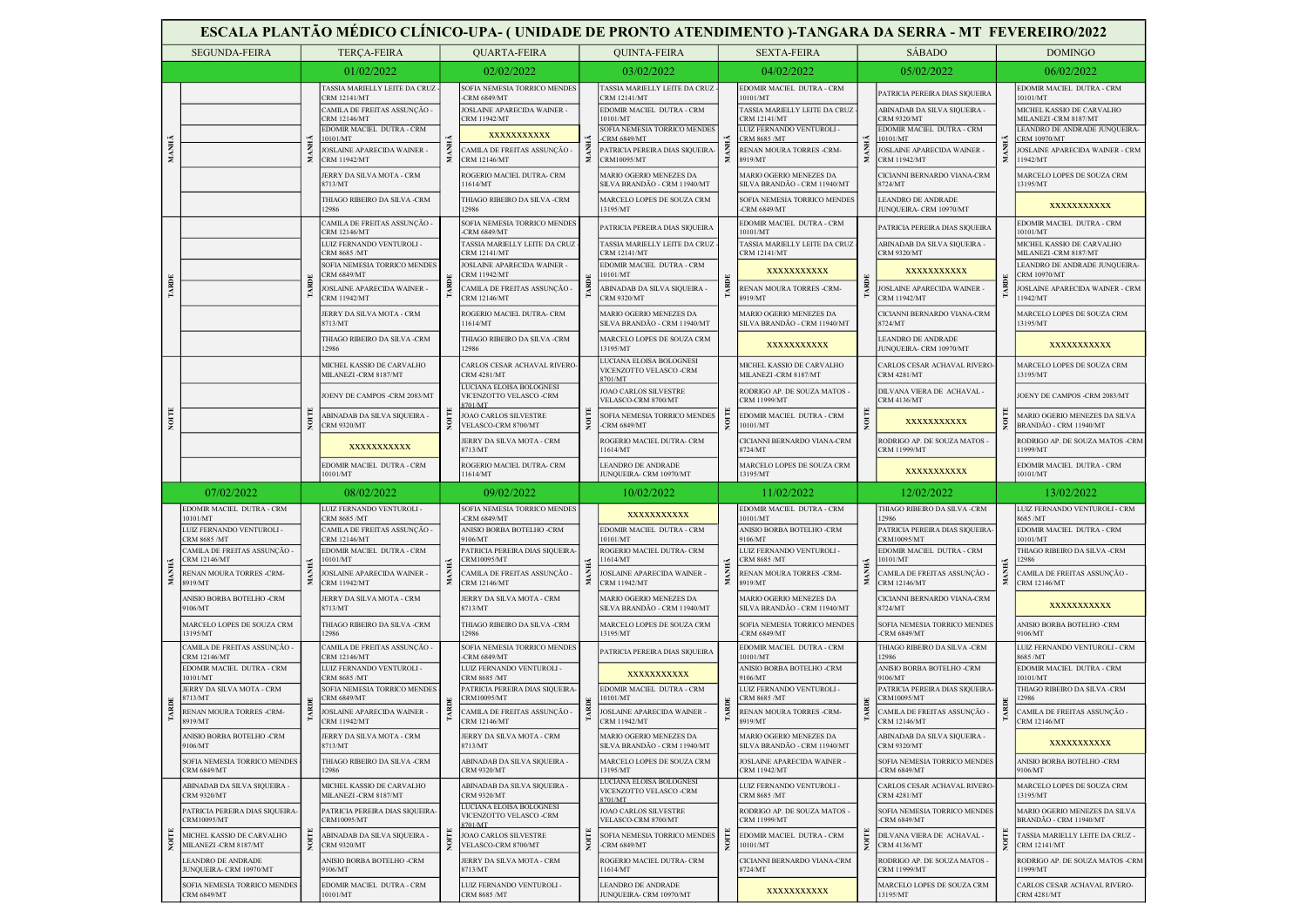|                                                          | 14/02/2022                                                                         |  | 15/02/2022                                                        |   | 16/02/2022                                                                    |                                                                                                                                                                                                                                                                                        | 17/02/2022                                                                     |                                              | 18/02/2022                                                               |                                      | 19/02/2022                                           |                                        | 20/02/2022                                              |
|----------------------------------------------------------|------------------------------------------------------------------------------------|--|-------------------------------------------------------------------|---|-------------------------------------------------------------------------------|----------------------------------------------------------------------------------------------------------------------------------------------------------------------------------------------------------------------------------------------------------------------------------------|--------------------------------------------------------------------------------|----------------------------------------------|--------------------------------------------------------------------------|--------------------------------------|------------------------------------------------------|----------------------------------------|---------------------------------------------------------|
|                                                          | EDOMIR MACIEL DUTRA - CRM<br>10101/MT                                              |  | LUIZ FERNANDO VENTUROLI -<br>CRM 8685 /MT                         |   | SOFIA NEMESIA TORRICO MENDES<br><b>CRM 6849/MT</b>                            | TASSIA MARIELLY LEITE DA CRUZ<br>CRM 12141/MT<br>EDOMIR MACIEL DUTRA - CRM<br>10101/MT<br>SOFIA NEMESIA TORRICO MENDES<br>-CRM $6849/MT$<br>ROGERIO MACIEL DUTRA- CRM<br>11614/MT<br>MARIO OGERIO MENEZES DA<br>SILVA BRANDÃO - CRM 11940/MT<br>MARCELO LOPES DE SOUZA CRM<br>13195/MT |                                                                                |                                              | EDOMIR MACIEL DUTRA - CRM<br>0101/MT                                     |                                      | EDOMIR MACIEL DUTRA - CRM<br>10101/MT                |                                        | MARCELO LOPES DE SOUZA CRM<br>13195/MT                  |
|                                                          | TASSIA MARIELLY LEITE DA CRUZ<br>CRM 12141/MT                                      |  | CAMILA DE FREITAS ASSUNÇÃO -<br>CRM 12146/MT                      |   | LUIZ FERNANDO VENTUROLI -<br>CRM 8685 /MT                                     |                                                                                                                                                                                                                                                                                        |                                                                                |                                              | TASSIA MARIELLY LEITE DA CRUZ<br>CRM 12141/MT                            |                                      | MARCELO LOPES DE SOUZA CRM<br>13195/MT               |                                        | MICHEL KASSIO DE CARVALHO<br>MILANEZI-CRM 8187/MT       |
|                                                          | CAMILA DE FREITAS ASSUNÇÃO -<br>CRM 12146/MT                                       |  | EDOMIR MACIEL DUTRA - CRM<br>10101/MT                             |   | OSLAINE APARECIDA WAINER -<br>CRM 11942/MT                                    |                                                                                                                                                                                                                                                                                        |                                                                                |                                              | LUIZ FERNANDO VENTUROLI -<br>CRM 8685 /MT                                |                                      | XXXXXXXXXXX                                          |                                        | EDOMIR MACIEL DUTRA - CRM<br>10101/MT                   |
| <b>MANHÃ</b>                                             | RENAN MOURA TORRES -CRM-<br>8919/MT                                                |  | JOSLAINE APARECIDA WAINER -<br>CRM 11942/MT                       |   | CAMILA DE FREITAS ASSUNÇÃO -<br>CRM 12146/MT                                  |                                                                                                                                                                                                                                                                                        |                                                                                |                                              | RENAN MOURA TORRES - CRM-<br>8919/MT                                     |                                      | RENAN MOURA TORRES - CRM-<br>8919/MT                 |                                        | XXXXXXXXXX                                              |
|                                                          | LUIZ FERNANDO VENTUROLI -<br>CRM 8685 /MT                                          |  | JERRY DA SILVA MOTA - CRM<br>8713/MT                              |   | JANETE CARVALHO DA COSTA<br>CAMPOS -CRM -13166/MT                             |                                                                                                                                                                                                                                                                                        | MARIO OGERIO MENEZES DA<br>SILVA BRANDÃO - CRM 11940/MT                        |                                              | CICIANNI BERNARDO VIANA-CRM<br>8724/MT                                   |                                      | CICIANNI BERNARDO VIANA-CRM<br>8724/MT               |                                        |                                                         |
|                                                          | MARCELO LOPES DE SOUZA CRM<br>13195/MT                                             |  | THIAGO RIBEIRO DA SILVA -CRM<br>12986                             |   | THIAGO RIBEIRO DA SILVA -CRM<br>12986                                         |                                                                                                                                                                                                                                                                                        |                                                                                |                                              | SOFIA NEMESIA TORRICO MENDES<br>-CRM 6849/MT                             |                                      | XXXXXXXXXXX                                          |                                        | CICIANNI BERNARDO VIANA-CRM<br>8724/MT                  |
|                                                          | CAMILA DE FREITAS ASSUNÇÃO -<br>CRM 12146/MT                                       |  | CAMILA DE FREITAS ASSUNÇÃO -<br>CRM 12146/MT                      |   | SOFIA NEMESIA TORRICO MENDES<br><b>CRM 6849/MT</b>                            |                                                                                                                                                                                                                                                                                        | THIAGO RIBEIRO DA SILVA -CRM<br>12986                                          |                                              | JANETE CARVALHO DA COSTA<br>CAMPOS -CRM -13166/MT                        |                                      | XXXXXXXXXX                                           |                                        | EDOMIR MACIEL DUTRA - CRM<br>10101/MT                   |
|                                                          | TASSIA MARIELLY LEITE DA CRUZ<br><b>CRM 12141/MT</b>                               |  | LUIZ FERNANDO VENTUROLI -<br><b>CRM 8685 /MT</b>                  |   | ANETE CARVALHO DA COSTA<br>CAMPOS -CRM -13166/MT                              |                                                                                                                                                                                                                                                                                        | <b>TASSIA MARIELLY LEITE DA CRUZ</b><br>CRM 12141/MT                           |                                              | ANISIO BORBA BOTELHO -CRM<br>9106/MT                                     |                                      | MARCELO LOPES DE SOUZA CRM<br>13195/MT               |                                        | MARCELO LOPES DE SOUZA CRM<br>13195/MT                  |
| $\mathbb{T} \mathbf{A} \mathbf{R} \mathbf{D} \mathbf{E}$ | JERRY DA SILVA MOTA - CRM<br>8713/MT                                               |  | SOFIA NEMESIA TORRICO MENDES<br><b>CRM 6849/MT</b>                |   | <b>IOSLAINE APARECIDA WAINER</b><br>CRM 11942/MT                              |                                                                                                                                                                                                                                                                                        | ANETE CARVALHO DA COSTA<br>CAMPOS -CRM -13166/MT                               |                                              | LUIZ FERNANDO VENTUROLI -<br>CRM 8685 /MT                                |                                      | XXXXXXXXXX                                           |                                        | MICHEL KASSIO DE CARVALHO<br>MILANEZI-CRM 8187/MT       |
|                                                          | RENAN MOURA TORRES -CRM-<br>8919/MT                                                |  | JOSLAINE APARECIDA WAINER -<br>CRM 11942/MT                       |   | CAMILA DE FREITAS ASSUNÇÃO -<br>CRM 12146/MT                                  |                                                                                                                                                                                                                                                                                        | ROGERIO MACIEL DUTRA- CRM<br>11614/MT                                          | RENAN MOURA TORRES - CRM-<br>8919/MT         |                                                                          | RENAN MOURA TORRES - CRM-<br>8919/MT |                                                      | XXXXXXXXXX                             |                                                         |
|                                                          | XXXXXXXXXX                                                                         |  | JERRY DA SILVA MOTA - CRM<br>8713/MT                              |   | LUIZ FERNANDO VENTUROLI -<br>CRM 8685 /MT                                     |                                                                                                                                                                                                                                                                                        | MARIO OGERIO MENEZES DA<br>SILVA BRANDÃO - CRM 11940/MT                        |                                              | MARIO OGERIO MENEZES DA<br>SILVA BRANDÃO - CRM 11940/MT                  |                                      | CICIANNI BERNARDO VIANA-CRM<br>8724/MT               |                                        | CICIANNI BERNARDO VIANA-CRM<br>8724/MT                  |
|                                                          | SOFIA NEMESIA TORRICO MENDES<br><b>CRM 6849/MT</b>                                 |  | <b>THIAGO RIBEIRO DA SILVA -CRM</b><br>2986                       |   | <b>THIAGO RIBEIRO DA SILVA -CRM</b><br>12986                                  |                                                                                                                                                                                                                                                                                        | MARCELO LOPES DE SOUZA CRM<br>13195/MT                                         | CAMILA DE FREITAS ASSUNÇÃO -<br>CRM 12146/MT |                                                                          | XXXXXXXXXX                           |                                                      | CICIANNI BERNARDO VIANA-CRM<br>8724/MT |                                                         |
|                                                          | JOENY DE CAMPOS -CRM 2083/MT                                                       |  | XXXXXXXXXX                                                        |   | CARLOS CESAR ACHAVAL RIVERO<br><b>CRM 4281/MT</b><br>LUCIANA ELOISA BOLOGNESI |                                                                                                                                                                                                                                                                                        | LUCIANA ELOISA BOLOGNESI<br>VICENZOTTO VELASCO -CRM<br>8701/MT                 |                                              | MICHEL KASSIO DE CARVALHO<br>MILANEZI -CRM 8187/MT                       |                                      | XXXXXXXXXX                                           |                                        | JOENY DE CAMPOS -CRM 2083/MT                            |
|                                                          | CARLOS CESAR ACHAVAL RIVERO<br><b>CRM 4281/MT</b>                                  |  | JOENY DE CAMPOS -CRM 2083/MT                                      |   | VICENZOTTO VELASCO -CRM<br>2701/MT                                            | <b>JOAO CARLOS SILVESTRE</b><br>VELASCO-CRM 8700/MT<br>SOFIA NEMESIA TORRICO MENDES<br>CRM 6849/MT<br>ROGERIO MACIEL DUTRA- CRM<br>11614/MT<br>LEANDRO DE ANDRADE<br>JUNQUEIRA- CRM 10970/MT                                                                                           |                                                                                |                                              | RODRIGO AP. DE SOUZA MATOS -<br>CRM 11999/MT                             |                                      | THIAGO RIBEIRO DA SILVA -CRM<br>12986                |                                        | JANETE CARVALHO DA COSTA<br>CAMPOS -CRM -13166/MT       |
| NOTTE                                                    | DILVANA VIERA DE ACHAVAL -<br><b>CRM 4136/MT</b>                                   |  | CARLOS CESAR ACHAVAL RIVERO-<br>CRM 4281/MT                       |   | JOAO CARLOS SILVESTRE<br>VELASCO-CRM 8700/MT                                  |                                                                                                                                                                                                                                                                                        | EDOMIR MACIEL DUTRA - CRM<br>0101/MT                                           |                                              | CARLOS CESAR ACHAVAL RIVERO-<br>CRM 4281/MT                              | XOITE                                | MARCELO LOPES DE SOUZA CRM<br>13195/MT               |                                        |                                                         |
|                                                          | LEANDRO DE ANDRADE<br>JUNQUEIRA- CRM 10970/MT                                      |  | DILVANA VIERA DE ACHAVAL -<br><b>CRM 4136/MT</b>                  |   | JERRY DA SILVA MOTA - CRM<br>8713/MT                                          |                                                                                                                                                                                                                                                                                        | CICIANNI BERNARDO VIANA-CRM<br>8724/MT                                         |                                              | RODRIGO AP. DE SOUZA MATOS -<br>CRM 11999/MT<br>LUCIANA ELOISA BOLOGNESI |                                      | RODRIGO AP. DE SOUZA MATOS -CRM<br>11999/MT          |                                        |                                                         |
|                                                          | SOFIA NEMESIA TORRICO MENDES<br><b>CRM 6849/MT</b>                                 |  | EDOMIR MACIEL DUTRA - CRM<br>10101/MT                             |   | LUIZ FERNANDO VENTUROLI -<br>CRM 8685 /MT                                     |                                                                                                                                                                                                                                                                                        | TASSIA MARIELLY LEITE DA CRUZ<br>CRM 12141/MT                                  |                                              | VICENZOTTO VELASCO -CRM<br>8701/MT                                       |                                      | LUIZ FERNANDO VENTUROLI - CRM<br>8685 /MT            |                                        |                                                         |
|                                                          |                                                                                    |  |                                                                   |   |                                                                               |                                                                                                                                                                                                                                                                                        |                                                                                |                                              |                                                                          |                                      |                                                      |                                        | 27/02/2022                                              |
|                                                          | 21/02/2022                                                                         |  | 22/02/2022                                                        |   | 23/02/2022                                                                    |                                                                                                                                                                                                                                                                                        | 24/02/2022                                                                     |                                              | 25/02/2022                                                               |                                      | 26/02/2022                                           |                                        |                                                         |
|                                                          | EDOMIR MACIEL DUTRA - CRM<br>10101/MT                                              |  | LUIZ FERNANDO VENTUROLI -<br>CRM 8685 /MT                         |   | SOFIA NEMESIA TORRICO MENDES<br><b>CRM 6849/MT</b>                            |                                                                                                                                                                                                                                                                                        | TASSIA MARIELLY LEITE DA CRUZ<br>CRM 12141/MT                                  |                                              | EDOMIR MACIEL DUTRA - CRM<br>10101/MT                                    |                                      | PATRICIA PEREIRA DIAS SIQUEIRA                       |                                        | EDOMIR MACIEL DUTRA - CRM<br>10101/MT                   |
|                                                          | TASSIA MARIELLY LEITE DA CRUZ<br>CRM 12141/MT                                      |  | CAMILA DE FREITAS ASSUNÇÃO -<br>CRM 12146/MT                      |   | ANISIO BORBA BOTELHO -CRM<br>9106/MT                                          |                                                                                                                                                                                                                                                                                        | EDOMIR MACIEL DUTRA - CRM<br>10101/MT                                          |                                              | TASSIA MARIELLY LEITE DA CRUZ<br>CRM 12141/MT                            |                                      | XXXXXXXXXX                                           |                                        | ANISIO BORBA BOTELHO -CRM<br>9106/MT                    |
|                                                          | CAMILA DE FREITAS ASSUNÇÃO -<br>CRM 12146/MT                                       |  | EDOMIR MACIEL DUTRA - CRM<br>10101/MT                             |   | PATRICIA PEREIRA DIAS SIQUEIRA-<br>CRM10095/MT                                |                                                                                                                                                                                                                                                                                        | ABINADAB DA SILVA SIQUEIRA -<br><b>CRM 9320/MT</b>                             |                                              | LUIZ FERNANDO VENTUROLI -<br>CRM 8685 /MT                                |                                      | SOFIA NEMESIA TORRICO MENDES<br><b>CRM 6849/MT</b>   |                                        | LEANDRO DE ANDRADE JUNQUEIRA-<br>CRM 10970/MT           |
| MANHÃ                                                    | RENAN MOURA TORRES -CRM-<br>8919/MT                                                |  | JOSLAINE APARECIDA WAINER -<br>CRM 11942/MT                       | ş | CAMILA DE FREITAS ASSUNÇÃO -<br>CRM 12146/MT                                  |                                                                                                                                                                                                                                                                                        | JOSLAINE APARECIDA WAINER -<br><b>CRM 11942/MT</b>                             | MAN                                          | RENAN MOURA TORRES - CRM-<br>8919/MT                                     |                                      | JOSLAINE APARECIDA WAINER -<br>CRM 11942/MT          | MAN                                    | RENAN MOURA TORRES - CRM-<br>8919/MT                    |
|                                                          | ANISIO BORBA BOTELHO -CRM<br>9106/MT                                               |  | <b>IERRY DA SILVA MOTA - CRM</b><br>8713/MT                       |   | MARCELO LOPES DE SOUZA CRM<br>13195/MT                                        |                                                                                                                                                                                                                                                                                        | MARIO OGERIO MENEZES DA<br>SILVA BRANDÃO - CRM 11940/MT                        |                                              | MARIO OGERIO MENEZES DA<br>SILVA BRANDÃO - CRM 11940/MT                  |                                      | CICIANNI BERNARDO VIANA-CRM<br>8724/MT               |                                        | JOSLAINE APARECIDA WAINER - CRM<br>11942/MT             |
|                                                          | MARCELO LOPES DE SOUZA CRM<br>13195/MT                                             |  | THIAGO RIBEIRO DA SILVA -CRM<br>12986                             |   | THIAGO RIBEIRO DA SILVA -CRM<br>12986                                         |                                                                                                                                                                                                                                                                                        | MARCELO LOPES DE SOUZA CRM<br>13195/MT                                         |                                              | SOFIA NEMESIA TORRICO MENDES<br><b>CRM 6849/MT</b>                       |                                      | LEANDRO DE ANDRADE<br>JUNQUEIRA- CRM 10970/MT        |                                        | CICIANNI BERNARDO VIANA-CRM<br>8724/MT                  |
|                                                          | CAMILA DE FREITAS ASSUNÇÃO -<br>CRM 12146/MT                                       |  | CAMILA DE FREITAS ASSUNÇÃO -<br>CRM 12146/MT                      |   | SOFIA NEMESIA TORRICO MENDES<br><b>CRM 6849/MT</b>                            |                                                                                                                                                                                                                                                                                        | PATRICIA PEREIRA DIAS SIQUEIRA                                                 |                                              | THAYS SOARES MARQUES -CRM-<br>3034                                       |                                      | PATRICIA PEREIRA DIAS SIQUEIRA                       |                                        | EDOMIR MACIEL DUTRA - CRM<br>10101/MT                   |
|                                                          | THAYS SOARES MARQUES -CRM-<br>13034                                                |  | LUIZ FERNANDO VENTUROLI -<br>CRM 8685 /MT                         |   | <b>TASSIA MARIELLY LEITE DA CRUZ</b><br>CRM 12141/MT                          |                                                                                                                                                                                                                                                                                        | TASSIA MARIELLY LEITE DA CRUZ<br>CRM 12141/MT                                  |                                              | ANISIO BORBA BOTELHO -CRM<br>9106/MT                                     |                                      | LEANDRO DE ANDRADE<br><b>IUNQUEIRA- CRM 10970/MT</b> |                                        | ANISIO BORBA BOTELHO -CRM<br>9106/MT                    |
|                                                          | JERRY DA SILVA MOTA - CRM<br>8713/MT                                               |  | SOFIA NEMESIA TORRICO MENDES<br><b>CRM 6849/MT</b>                |   | PATRICIA PEREIRA DIAS SIQUEIRA-<br>RM10095/MT                                 |                                                                                                                                                                                                                                                                                        | THAYS SOARES MARQUES -CRM-<br>13034                                            |                                              | LUIZ FERNANDO VENTUROLI -<br>CRM 8685 /MT                                |                                      | XXXXXXXXXX                                           |                                        | LEANDRO DE ANDRADE JUNQUEIRA-<br>CRM 10970/MT           |
| TARDE                                                    | RENAN MOURA TORRES -CRM-<br>8919/MT                                                |  | OSLAINE APARECIDA WAINER -<br>CRM 11942/MT                        |   | CAMILA DE FREITAS ASSUNÇÃO -<br>CRM 12146/MT                                  | ã.                                                                                                                                                                                                                                                                                     | JOSLAINE APARECIDA WAINER -<br>CRM 11942/MT                                    |                                              | RENAN MOURA TORRES - CRM-<br>8919/MT                                     |                                      | JOSLAINE APARECIDA WAINER -<br>CRM 11942/MT          |                                        | RENAN MOURA TORRES - CRM-<br>8919/MT                    |
|                                                          | ANISIO BORBA BOTELHO -CRM<br>9106/MT                                               |  | JERRY DA SILVA MOTA - CRM<br>8713/MT                              |   | JOSLAINE APARECIDA WAINER -<br>CRM 11942/MT                                   |                                                                                                                                                                                                                                                                                        | MARIO OGERIO MENEZES DA<br>SILVA BRANDÃO - CRM 11940/MT                        |                                              | MARIO OGERIO MENEZES DA<br>SILVA BRANDÃO - CRM 11940/MT                  |                                      | CICIANNI BERNARDO VIANA-CRM<br>8724/MT               |                                        | JOSLAINE APARECIDA WAINER - CRM<br>11942/MT             |
|                                                          | SOFIA NEMESIA TORRICO MENDES<br><b>CRM 6849/MT</b>                                 |  | THIAGO RIBEIRO DA SILVA -CRM<br>12986                             |   | THIAGO RIBEIRO DA SILVA -CRM<br>12986                                         |                                                                                                                                                                                                                                                                                        | MARCELO LOPES DE SOUZA CRM<br>13195/MT                                         |                                              | XXXXXXXXXX                                                               |                                      | SOFIA NEMESIA TORRICO MENDES<br>-CRM 6849/MT         |                                        | CICIANNI BERNARDO VIANA-CRM<br>8724/MT                  |
|                                                          | ROGERIO MACIEL DUTRA- CRM<br>11614/MT                                              |  | MICHEL KASSIO DE CARVALHO<br>MILANEZI-CRM 8187/MT                 |   | CARLOS CESAR ACHAVAL RIVERO-<br><b>CRM 4281/MT</b>                            |                                                                                                                                                                                                                                                                                        | LUCIANA ELOISA BOLOGNESI<br>VICENZOTTO VELASCO -CRM<br>8701/MT                 |                                              | ABINADAB DA SILVA SIQUEIRA -<br><b>CRM 9320/MT</b>                       |                                      | CARLOS CESAR ACHAVAL RIVERO-<br><b>CRM 4281/MT</b>   |                                        | CARLOS CESAR ACHAVAL RIVERO-<br><b>CRM 4281/MT</b>      |
|                                                          | CARLOS CESAR ACHAVAL RIVERO-<br><b>CRM 4281/MT</b>                                 |  | JANETE CARVALHO DA COSTA<br>CAMPOS -CRM -13166/MT                 |   | LUCIANA ELOISA BOLOGNESI<br>VICENZOTTO VELASCO-CRM<br>8701/MT                 |                                                                                                                                                                                                                                                                                        | <b>JOAO CARLOS SILVESTRE</b><br>VELASCO-CRM 8700/MT                            |                                              | XXXXXXXXXX                                                               |                                      | ABINADAB DA SILVA SIQUEIRA -<br><b>CRM 9320/MT</b>   |                                        | TASSIA MARIELLY LEITE DA CRUZ -<br><b>CRM 12141/MT</b>  |
| NOITE                                                    | DILVANA VIERA DE ACHAVAL -<br><b>CRM 4136/MT</b>                                   |  | ABINADAB DA SILVA SIQUEIRA -<br><b>CRM 9320/MT</b>                |   | JOAO CARLOS SILVESTRE<br>VELASCO-CRM 8700/MT                                  | NOITE                                                                                                                                                                                                                                                                                  | SOFIA NEMESIA TORRICO MENDES<br>-CRM $6849/MT$                                 | NOIT                                         | EDOMIR MACIEL DUTRA - CRM<br>10101/MT                                    |                                      | SOFIA NEMESIA TORRICO MENDES<br>-CRM 6849/MT         | NOIT                                   | MARIO OGERIO MENEZES DA SILVA<br>BRANDÃO - CRM 11940/MT |
|                                                          | MICHEL KASSIO DE CARVALHO<br>MILANEZI -CRM 8187/MT<br>SOFIA NEMESIA TORRICO MENDES |  | ANISIO BORBA BOTELHO -CRM<br>9106/MT<br>EDOMIR MACIEL DUTRA - CRM |   | ERRY DA SILVA MOTA - CRM<br>8713/MT<br>LUIZ FERNANDO VENTUROLI -              |                                                                                                                                                                                                                                                                                        | <b>JANETE CARVALHO DA COSTA</b><br>CAMPOS -CRM -13166/MT<br>LEANDRO DE ANDRADE |                                              | CICIANNI BERNARDO VIANA-CRM<br>8724/MT<br>THAYS SOARES MARQUES -CRM-     |                                      | XXXXXXXXXX<br>THIAGO RIBEIRO DA SILVA -CRM           |                                        | XXXXXXXXXX<br>EDOMIR MACIEL DUTRA - CRM                 |